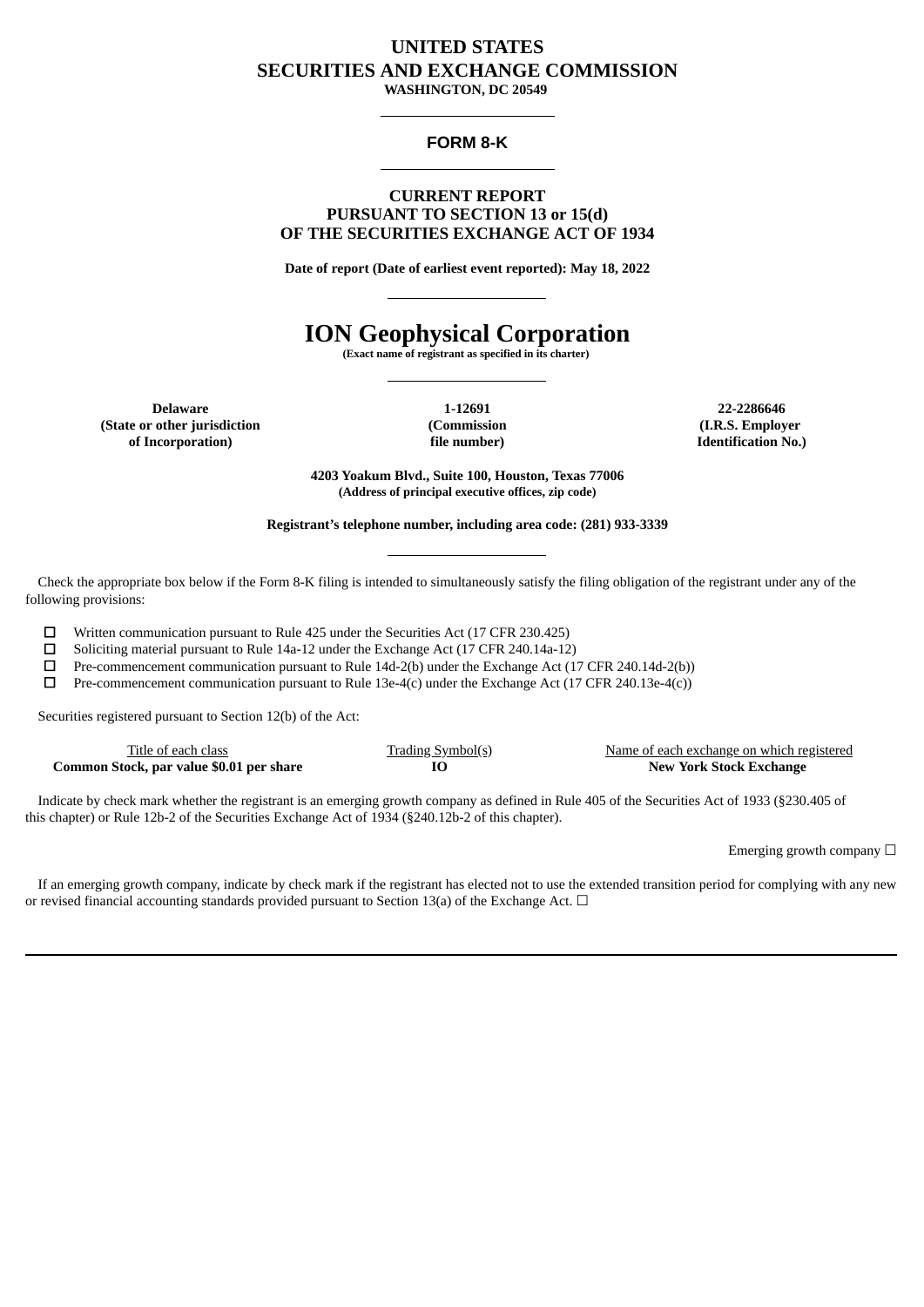#### Item 2.04. Notice of Delisting or Failure to Satisfy a Continued Listing Rule or Standard; Transfer of Listing.

As previously disclosed, on April 18, 2022, ION Geophysical Corporation (the "Company") was notified by the New York Stock Exchange (the "NYSE") that, as the Company had not timely filed its Form 10-K for calendar year 2021, the NYSE would closely monitor the status of the Company's late filing and related public disclosures for up to a six-month period from its due date, but that the NYSE could commence delisting proceedings at any time during that six-month period if circumstances warranted.

On May 18, 2022, the NYSE notified the Company that the staff of NYSE Regulation determined to commence proceedings to delist the common stock of the Company from the NYSE. Trading in the Company's common stock was suspended after market close on the NYSE on May 18, 2022.

NYSE Regulation indicated that it reached its decision to delist the Company's common stock pursuant to Section 802.01B of the NYSE's Listed Company Manual because the Company had fallen below the NYSE's continued listing standard requiring listed companies to maintain an average global market capitalization over a consecutive 30 trading day period of at least \$15,000,000.

The Company has a right to a review of this determination by a Committee of the Board of Directors of the NYSE. NYSE Regulation indicated that they will apply to the Securities and Exchange Commission to delist the Company's common stock upon completion of all applicable procedures, including any appeal by the Company of the NYSE Regulation staff's decision.

The Company's common stock may be quoted and traded on the OTC Expert Market<sup>SM</sup> under the trading symbol IOGPQ.

#### *Forward Looking Statements*

The information herein contains certain forward-looking statements within the meaning of Section 27A of the Securities Act of 1933 and Section 21E of the Securities Exchange Act of 1934. These forward-looking statements may include information and other statements that are not of historical fact. Actual results may vary materially from those described in these forward-looking statements. All forward-looking statements reflect numerous assumptions and involve a number of risks and uncertainties. These risks and uncertainties include the Company's ability to consummate the Restructuring Transactions; the Company's ability to obtain Bankruptcy Court approval with respect to motions or other requests made to the Bankruptcy Court; the ability of the Company to confirm and consummate the Plan; the Company's ability to comply with the milestones set forth in the Restructuring Support Agreement; the effects of the Chapter 11 Cases on the Company's liquidity or results of operations or business prospects; the effects of the Chapter 11 Cases on the Company's business and the interests of various constituents; the length of time that the Company will operate under Chapter 11 protection; risks associated with third-party motions in the Chapter 11 Cases; increased levels of employee attrition during the Chapter 11 Cases; the impacts of the Company's delisting by the NYSE; the risks associated with the timing and development of ION Geophysical Corporation's products and services; pricing pressure; decreased demand; changes in oil prices; agreements made or adhered to by members of OPEC and other oil producing countries to maintain production levels; the COVID-19 pandemic; the ultimate benefits of our completed restructuring transactions; political, execution, regulatory, and currency risks; the outcome or changes, if any, of our consideration of various strategic alternatives; and the impact to our liquidity in the current uncertain macroeconomic environment, including the war in Ukraine. For additional information regarding these various risks and uncertainties, see our Form 10-K for the year ended December 31, 2020, filed on February 12, 2021, and our Forms 10-Q for the quarters ended March 31, 2021, June 30, 2021, and September 30, 2021, filed on May 6, 2021, August 12, 2021, and November 3, 2021, respectively. Additional risk factors, which could affect actual results, are disclosed by the Company in its filings with the Securities and Exchange Commission (SEC), including its Form 10-K, Form 10-Qs and Form 8-Ks filed during the year. The Company expressly disclaims any obligation to revise or update any forward-looking statements.

#### **Item 9.01 Financial Statements and Exhibits.**

(d) Exhibits

## **Exhibit**

- **Number Description**
- [99.1](#page-3-0) Press [Release,](#page-3-0) dated May 18, 2022
- 104 Cover Page Interactive Data File the cover page XBRL tags are embedded within the Inline XBRL document.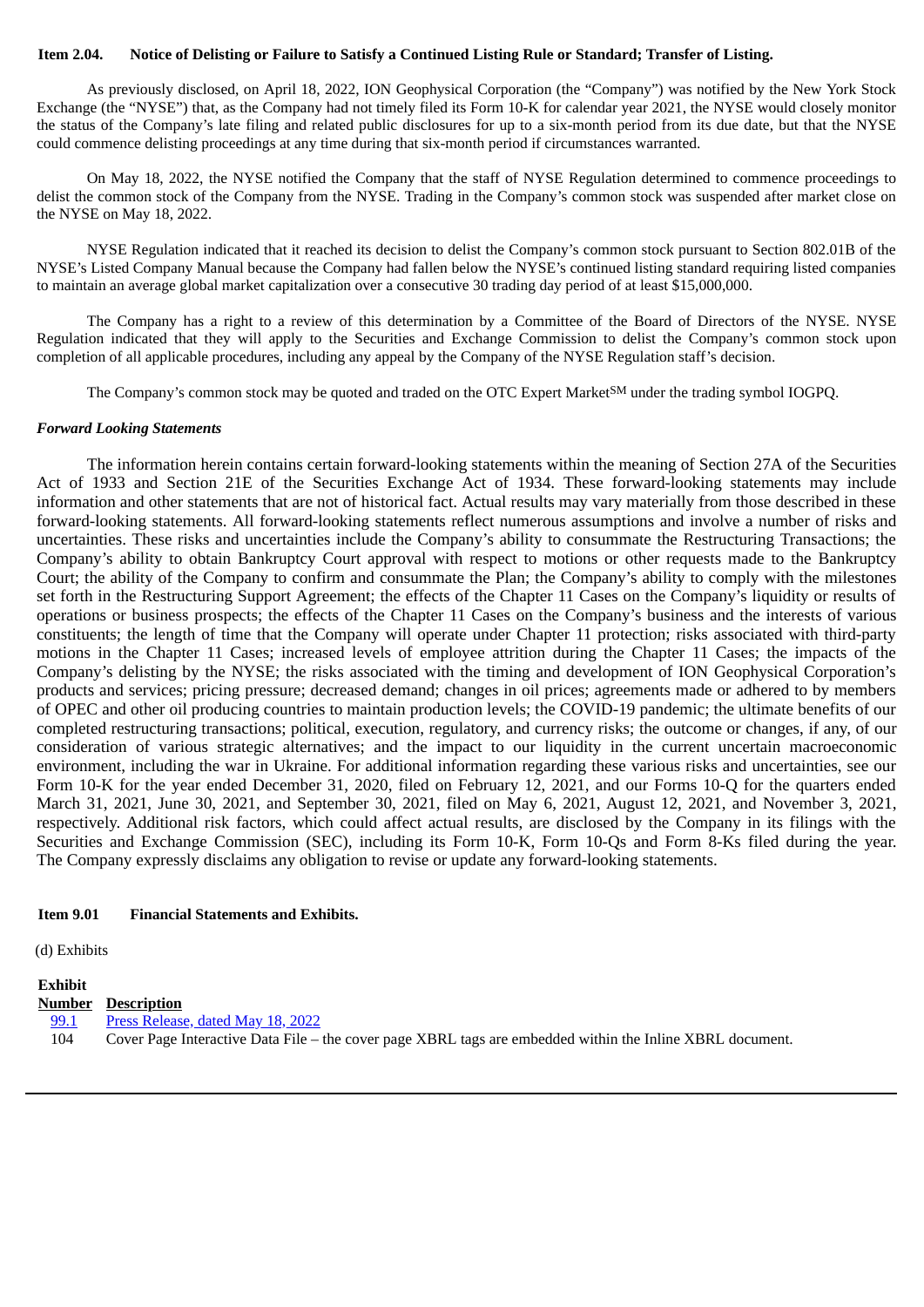#### **SIGNATURES**

Pursuant to the requirements of the Securities Exchange Act of 1934, the registrant has duly caused this report to be signed on its lf by the undersigned thereunto duly authorized.

## **ION GEOPHYSICAL CORPORATION**

By: /s/ Matthew Powers

Matthew Powers Executive Vice President, General Counsel and Corporate Secretary

Date: May 19, 2022